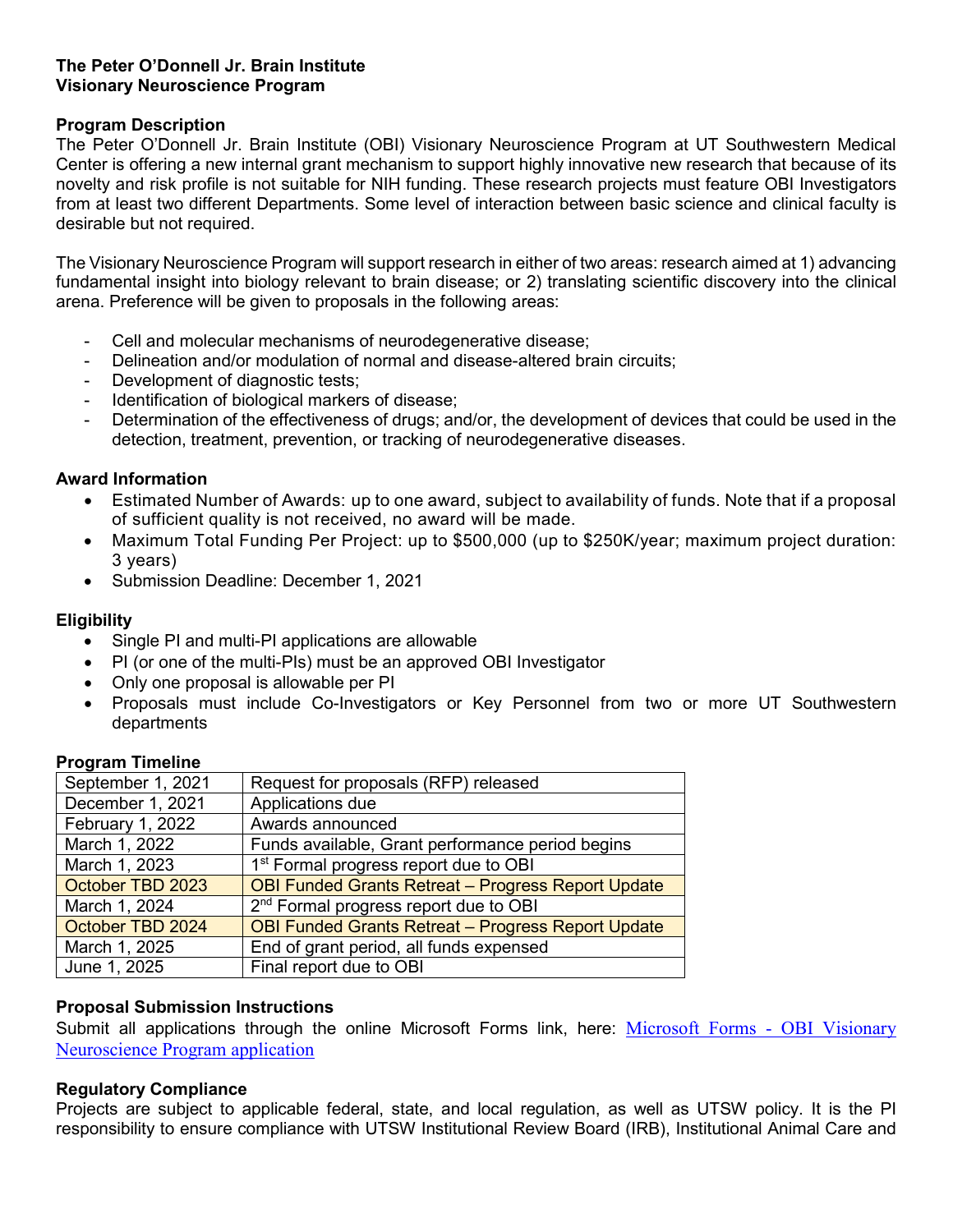Use Committee (IACUC), Institutional Biosafety Committee (IBC), export control, conflict of interest, and UTSW safety regulations and approvals.

## **Application Components**

|    | Component                           | <b>Format limit</b>                            |
|----|-------------------------------------|------------------------------------------------|
| 1. | Project summary                     | 250 words                                      |
| 2. | Specific aims                       | page                                           |
| 3. | Innovation and Synergy              | page                                           |
| 4. | Research strategy                   | 6 pages                                        |
| 5. | Key references                      | 2 pages                                        |
| 6. | <b>Budget</b>                       | Use attached template                          |
| 7. | <b>Budget justification</b>         | 2 pages                                        |
| 8. | Biographical sketches from PI/Co-PI | 5 pages per biosketch NIH template - Biosketch |

All documents will be single-spaced, no less than 12 point Times New Roman font, 1" margins on all document sides

1. Project Summary

Include a summary of the project's broad, long-term objectives and specific aims, and a description of the research design and methods. In this section, use layman terminology for a short, succinct description of the proposed work. Avoid both descriptions of past accomplishments and the use of the first person. Please be concise.

2. Specific Aims

State concisely the goals of the proposed research with expected outcomes, including the impact that the results of the proposed research will have on the research fields involved. List succinctly the specific objectives of the research proposed.

3. Innovation and Synergy

Explain the innovation and novelty of the project to make clear why it is unsuitable for traditional funding mechanisms. Also highlight the specific expertise brought by the different investigators and how joining forces brings synergistic value to the project.

4. Research Strategy (as for NIH R01)

Describe concrete plans for the research project, including this information:

- Project introduction
- Overall approach to the project by describing strategy, methodology, and analyses to be used
- Description of methods
- Description of facilities and resources needed, with indication about their availability
- 5. Key References

This attachment should include any references cited in (3) Research Strategy. References should include PubMed Central (PMC) reference number. References should be limited, relevant, and concise.

6. Budget

Use the attached Budget template, in Excel: [OBI Budget Template -](https://365utsouthwestern.sharepoint.com/:x:/s/OBISharedDrive/EegDSbquhvtMv6anESHm3esB5QPr05aZrqKoF8tveXSRzQ?e=Rzy0LU) Excel

7. Budget Justification

This form includes details for all expenditures and budget line items (i.e. time and effort, materials, supplies, travel) needed to support the research project.

8. Biographical Sketches

Biographical sketches are required for all PI and Co-PI applicants, following non-Fellowship NIH template, found here:<https://grants.nih.gov/grants/forms/biosketch.htm>